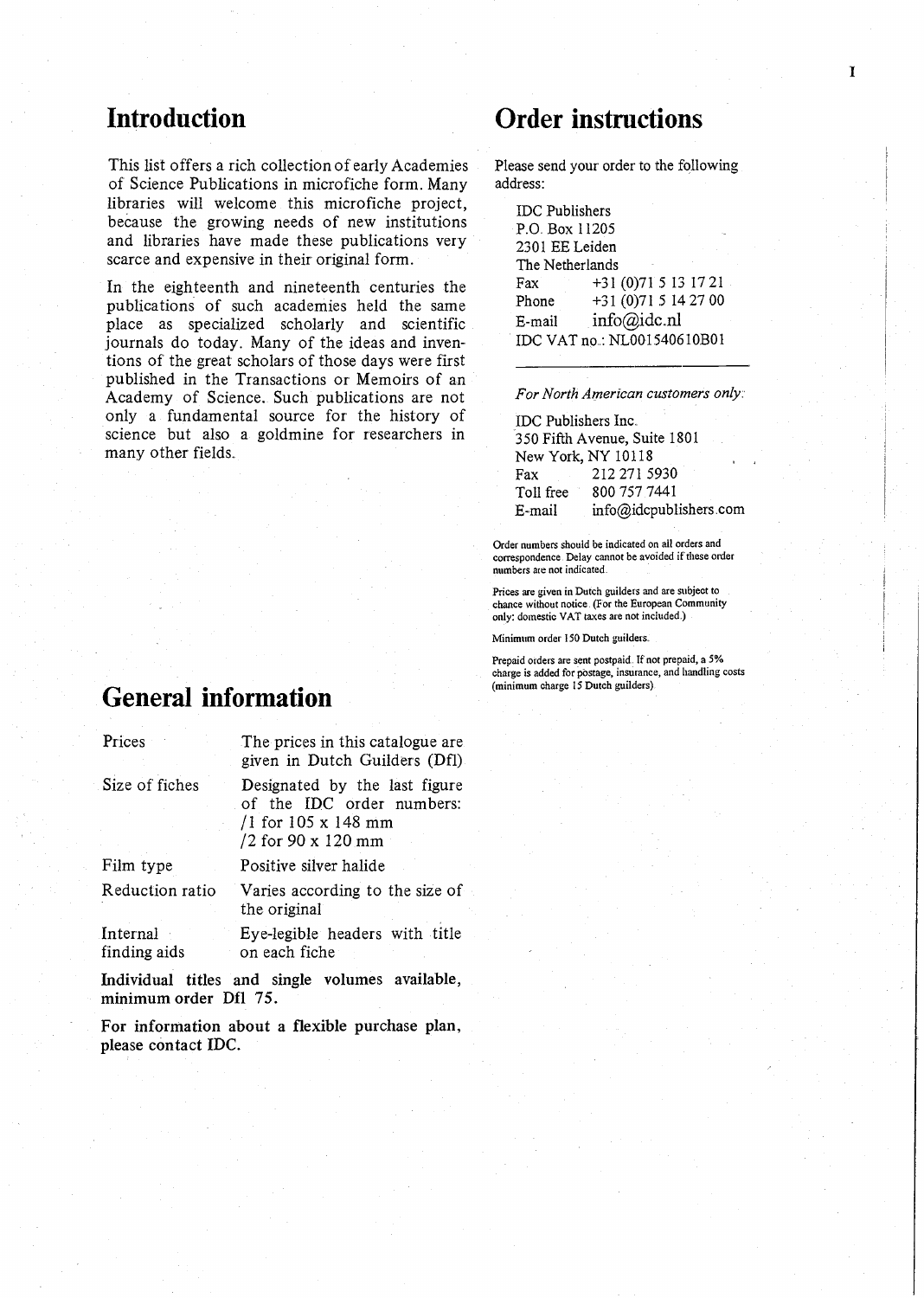## Academies of Science Publications

BERLIN Akademie der Wissenschaften. Inhaltsverzeichnis der Abhandlungen in alphabetischer Folge der Verfasser, 1710-1870. Berlin, 1871.. Nach den Klassen .... 1822-1872. Berlin, 1873. 6 mf LH-410/2 Dfl 38 Akademie der Wissenschaften. Miscellanea Berolinensia ad incremen-

tum scientiarum ex scriptis societatis edita. Berlin, 1710-1743. V.1-7. 61 mf LH-412/2 Dfl 339

Akademie der Wissenschaften. Histoire de l'Académie Royale des Sciences et des Belles-Lettres de Berlin. Annee 1745-1769.. Berlin, 1746- 1769. V.1-25.

296 mf LH-413/2 Dfl 1,640

Akademie der Wissenschaften. Nouveaux Mémoires de l'Académie Royale des Sciences et des Belles-Lettres. Annee 1770-1786. Avec l'Histoire pour les mêmes années. Berlin, 1770-1786. 345 mf **LH-414/2** Dfl 1,898

Akademie der Wissenschaften. Mémoires de l'Académie Royale des Sciences et des Belles-Lettres depuis l'avènement de Frédéric Guillaume II au Trône. Août 1786 jusqu'à 1797. Avec l'Histoire pour le même temps. Berlin, 1786-1800. 160 mf **LH-415/2** Dfl 883

Akademie der Wissenschaften. Mémoires de l'Académie Royale des Sciences et des Belles-Lettres depuis l'avenement de Frederic Guillaume III au Trône. 1798-1803. Avec l'Histoire pour le même temps. Berlin, 1801-1805.

| 106 mf |  | $LH-416/2$ | Df1 590 |
|--------|--|------------|---------|
|        |  |            |         |

Akademie der Wissenschaften. Sammlung der Deutschen Abhandlungen. 1788/1789-1803. Berlin, 1793-1806.

51 mf LH-640/2 Dfl 286

Akademie der Wissenschaften. Abhandlungen, 1804-1907. Physikalische, Mathematische, Philosophische, Historisch-Philologische Klasse. Berlin, 1815-1907.

2459 mf LH-641/2 Dfl 13,386

Akademie der Wissenschaften. Physicalische and Medicinische Abhandlungen. Gotha, 1781-1786. V.1-4.

36 mf LH-653/2 Dfl 207

Akademie der Wissenschaften. Abhandlungen. Mathematische Klasse, 1804.1907. Berlin, 1815-1907. 336 mf LH-1099/2 Dfl 1,853

Akademie der Wissenschaften. Abhandlungen. Physikalisch-Mathematische Klasse. Berlin, 1908-1938. 197 mf LH-418/2 Dfl 1,086

Akademie der Wissenschaften.. Abhandlungen. Philosophisch-Historische Klasse. Berlin, 1908-1939.. 591 mf LH-636/2 Dfl 3,244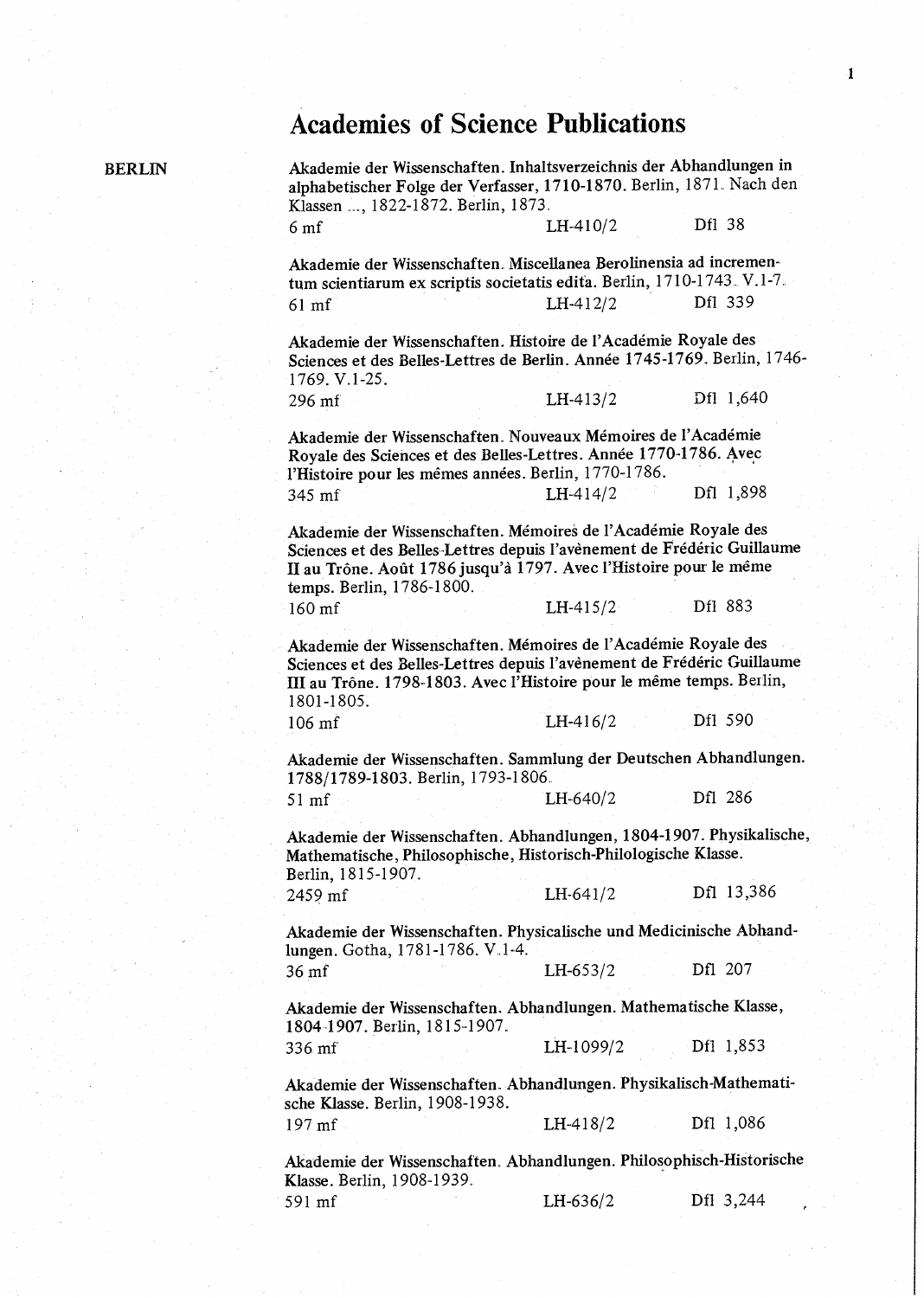| BERLIN (cont.)    | Berlin, 1776-1920.                                                                                                                                      | Akademie der Wissenschaften. Berliner astronomisches Jahrbuch.                                                                                                                         |               |  |  |
|-------------------|---------------------------------------------------------------------------------------------------------------------------------------------------------|----------------------------------------------------------------------------------------------------------------------------------------------------------------------------------------|---------------|--|--|
|                   | 1096 mf                                                                                                                                                 | LH-409/2                                                                                                                                                                               | Df1 6,013     |  |  |
|                   |                                                                                                                                                         | Akademie der Wissenschaften. Berichte. Berlin, 1836-1855. V.1-20;<br>Monatsberichte. Berlin, 1856-1881; Sitzungsberichte. Berlin,<br>1882-1938. Register für die Monatsberichte.       |               |  |  |
|                   | 2554 mf                                                                                                                                                 | $LH-411/2$                                                                                                                                                                             | Dfl 11,181    |  |  |
|                   |                                                                                                                                                         |                                                                                                                                                                                        |               |  |  |
| <b>BUDAPEST</b>   | 1953-1954. V.4-5.                                                                                                                                       | Academiae Scientiarum Hungaricae. Acta Biologica. Budapest,                                                                                                                            |               |  |  |
|                   | $31 \text{ m}$ f                                                                                                                                        | L-598/2                                                                                                                                                                                | Dfl 181       |  |  |
|                   |                                                                                                                                                         |                                                                                                                                                                                        |               |  |  |
| <b>GOETTINGEN</b> | $V.1-38.$                                                                                                                                               | Akademie der Wissenschaften. Abhandlungen. Göttingen, 1838-1892.                                                                                                                       |               |  |  |
|                   | 455 mf                                                                                                                                                  | $LH-642/2$                                                                                                                                                                             | Df1 2,484     |  |  |
|                   | recentiores. Göttingen, 1808-1837. V.1-8.                                                                                                               | Akademie der Wissenschaften. Commentarii. Göttingen, 1751-1754.<br>V.1-4. Commentationes. Göttingen, 1758-1768. V.1-2.<br>Commentationes. Göttingen, 1778-1808. V.1-16. Commentationes |               |  |  |
|                   | 407 mf                                                                                                                                                  | $LH - 644/2$                                                                                                                                                                           | Df1 2,220     |  |  |
|                   |                                                                                                                                                         | Akademie der Wissenschaften. Nachrichten. Göttingen, 1846-1923.                                                                                                                        |               |  |  |
|                   | 770 mf                                                                                                                                                  | LH-646/2                                                                                                                                                                               | Dfl 4,214     |  |  |
|                   |                                                                                                                                                         |                                                                                                                                                                                        |               |  |  |
| <b>HALLE</b>      | Deutsche Akademie der Naturforscher. Academiae Caesareo-<br>Leopoldinae Naturae curiosorum ephemerides Francofurti, Lipsiae,<br>etc. 1712-1722. V.1-10. |                                                                                                                                                                                        |               |  |  |
|                   | 84 mf                                                                                                                                                   | LH-569/2                                                                                                                                                                               | Dfl 467       |  |  |
|                   | Norimbergae, 1727-1754. 10 vols.                                                                                                                        | Deutsche Akademie der Naturforscher. Acta physico-medica.                                                                                                                              |               |  |  |
|                   | $175$ mf                                                                                                                                                | LH-540/2                                                                                                                                                                               | Df1 967       |  |  |
|                   | 1694-1706. S.3. V.1-10; Index, 1670-1691.                                                                                                               | Deutsche Akademie der Naturforscher. Miscellanea curiosa. Lipsiae,<br>Jenae, Francofurti, etc., 1670-1679. V.1-10; 1682-1691. S.2. V.1-10;                                             |               |  |  |
|                   | 385 mf                                                                                                                                                  | LH-568/2                                                                                                                                                                               | $Df1 \ 2,120$ |  |  |
|                   | Norimbergae, etc., 1757-1783. V.1-7.                                                                                                                    | Deutsche Akademie der Naturforscher. Nova Acta physico-medica.                                                                                                                         |               |  |  |
|                   | 130 mf                                                                                                                                                  | $LH - 570/2$                                                                                                                                                                           | Dfl 719       |  |  |
|                   |                                                                                                                                                         |                                                                                                                                                                                        |               |  |  |
| <b>LENINGRAD</b>  | scientifique. S.1. Spb., 1836-1842. V.1-10.                                                                                                             | Académie Impériale des Sciences de Saint-Pétersbourg. Bulletin                                                                                                                         |               |  |  |
|                   | 76 mf                                                                                                                                                   | LR-5819/2                                                                                                                                                                              | Dfl 422       |  |  |
|                   | Spb., 1860-1888. V.1-32.                                                                                                                                | Académie Impériale des Sciences de Saint-Pétersbourg. Bulletin. S.3.                                                                                                                   |               |  |  |
|                   | 331 mf                                                                                                                                                  | LR-5821/2                                                                                                                                                                              | Dfl 1,807     |  |  |
|                   |                                                                                                                                                         |                                                                                                                                                                                        |               |  |  |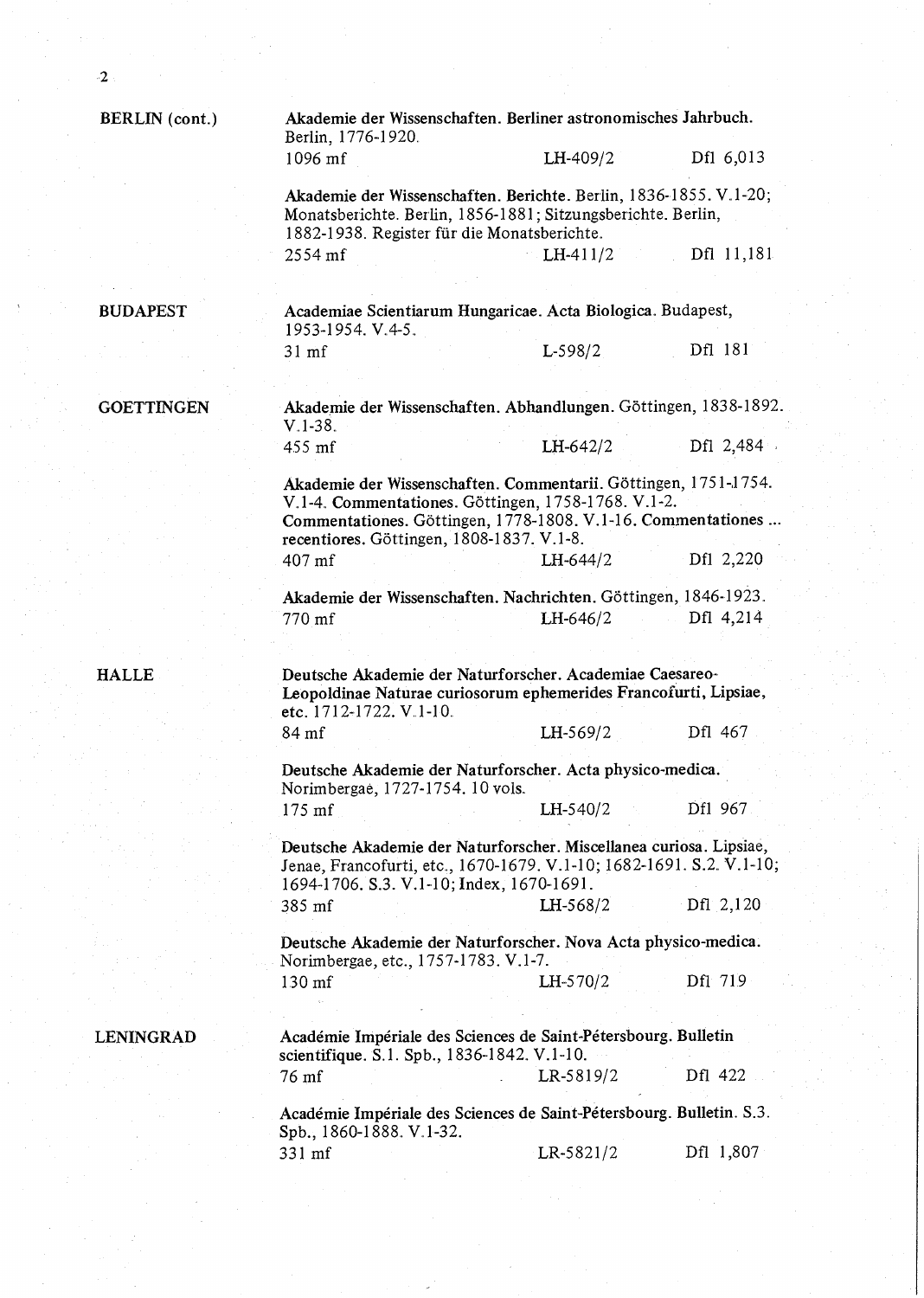LENINGRAD (cont.) Académie Impériale des Sciences de Saint-Pétersbourg. Bulletin. N.S. Spb., 1890-1894. V.1-4.

#### 81 mf LR-1701/2 Dfl 445

Academie Imperiale des Sciences de Saint-Petersbourg. Bulletin de la Classe historico-philologique. Spb., Leipzig, 1844-1859. [S.2], V.1-16. Tables.

129 mf LR-1702/2 Dfl 715

Academie Imperiale des Sciences de Saint-Petersbourg. Bulletin de la Classe physico-mathematique. S.2. Spb., Leipzig, 1843-1856. V.1-14. Pls., suppl. 150 mf LR-5820/2 Dfl 792

Académie Impériale des Sciences de Saint-Pétersbourg. Mémoires. S.5. Spb., 1809-1830. V.1-11; S.7. 1859-1897. V.1-42. Mémoires présentés a 1'Academie des Sciences de Saint-Petersbourg par divers savants et lus dans ses Assemblées. Spb., 1831-1859. V.1-9.

Lacking: 1859, V.9 1525 mf LR-5818/2 Dfl 8,406

Acta Academiae Scientiarum Imperialis Petropolitanae.. 1777-1782. Petropoli, 1778-1786. V.1-6. 132 mf LR-5816/2 Dfl 731

Acta Horti Petropolitani. Trudy imperatorskago S. Petersburgskago botaniceskago sada. St. Petersburg, 1870-1920. V.1-36. Index 1871-1913. V.32  $(2)$ ; V.33  $(2)$ ; V.36  $(2)$  have never been published.

| $\sim$ $\sim$ | $\sim$ $\sim$ |          |           |  |
|---------------|---------------|----------|-----------|--|
| 248 mf        |               | L-7475/1 | Dfl 1,356 |  |
|               |               |          |           |  |

Commentarii Academiae Scientiarum Imperialis Petropolitanae. Petropoli, 1726-1746. V.1-14.. 155 mf LR-5814/2 Dfl 877

Doklady Rossijskoj Akademii nauk. Comptes-rendus de l'Académie des Sciences de Russie. S.B. 1924-1925.

Cont. as: Doklady Akademii nauk SSSR. Comptes-rendus de 1'Academie des Sciences de l'U.R.S.S.. S.B. 1926-1931.

:38 mf LR-1737/2 Dfl 213

Izvěstija Imperatorskoj Akademii nauk. S.5. Spb., 1894-1906. V.1-25. 4,35 mf L-1431/2 Dfl 2,433

Izvěstija Imperatorskoj Akademii nauk. S.6. Spb., 1907-1927. V.1-21. 504 mf L-1744/2 Dfl 2,835

Melanges Asiatiques tires de Bulletin Historico-Philosophique de l'Académie Impériale des Sciences de St. Pétersbourg. Spb., 1849/1852-1894. V.1-10.,

128 mf LCH-287/2 Dfl 706

Nova Acta Academiae Scientiarum Imperialis Petropolitanae. S.4.. Petropoli, 1783-1802. V.1-15. 219 mf' LR-5817/2 Dfl 1,215

Novi Commentarii Academiae Scientiarum Imperialis Petropolitanae. Petropoli, 1750-1776. V.1-20.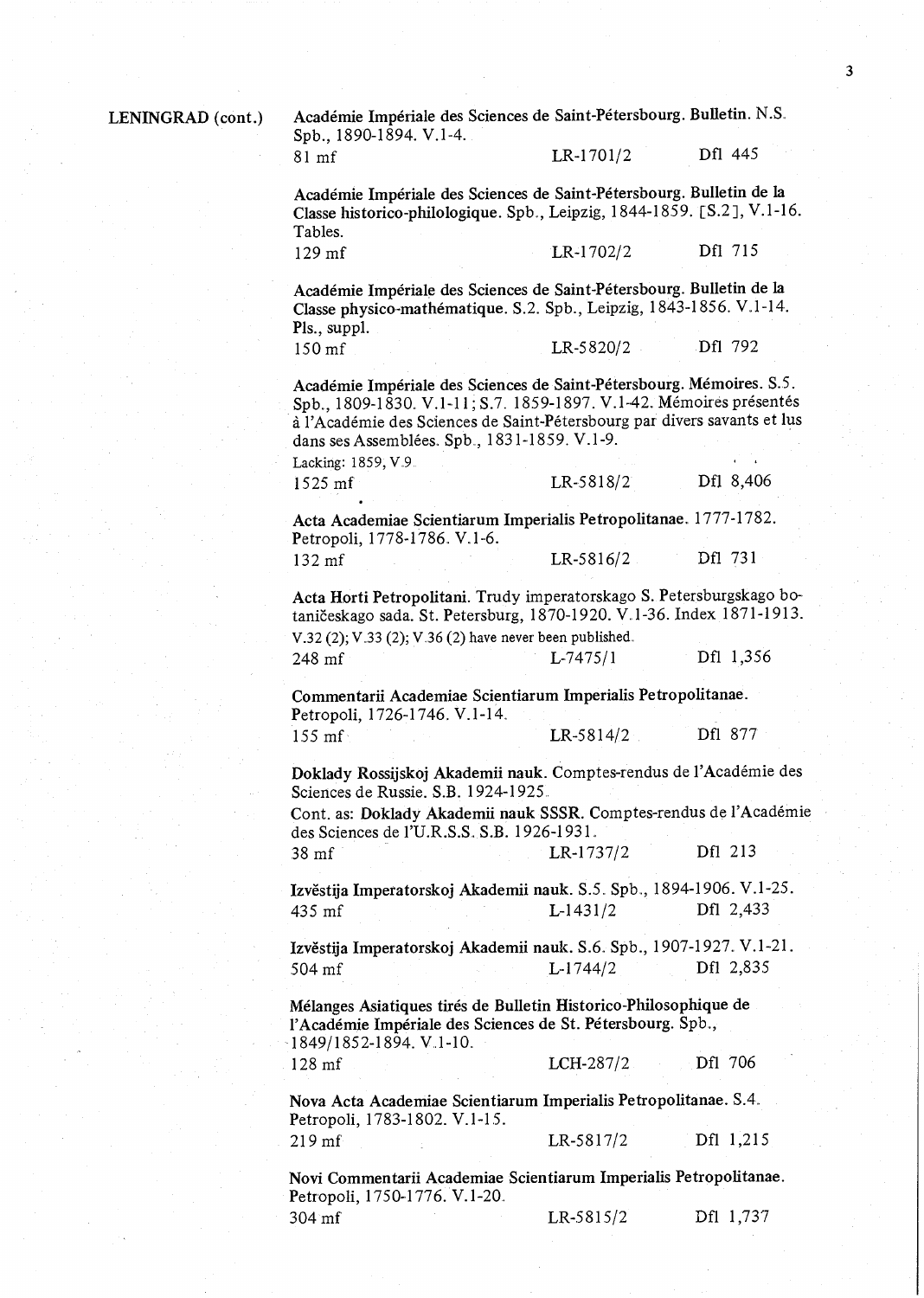LONDON

### LENINGRAD (cont.)

| Sbornik Otdělenija russkago jazyka i slovesnosti Imperatorskoj<br>Akademii nauk. Spb., 1867-1928. V.1-101.                                                                                                              |              |            |
|-------------------------------------------------------------------------------------------------------------------------------------------------------------------------------------------------------------------------|--------------|------------|
| 1508 mf                                                                                                                                                                                                                 | L-1290/2     | Df1 6,564  |
| Sbornik statej čitannych v Otdělenii russkago jazyka i slovesnosti<br>Imperatorskoj Akademii nauk. Spb., 1867-1870 [1873]. V.1-7.                                                                                       |              |            |
| 92 mf                                                                                                                                                                                                                   | $L-1877/2$   | Df1 512    |
| Ucěnye zapiski Vtorogo otdelenija Imperatorskoj Akademii nauk.<br>Spb., 1854-1861. V.1-7.                                                                                                                               |              |            |
| $117$ mf                                                                                                                                                                                                                | $L-1950/2$   | Df1 506    |
| Zapiski Imperatorskoj Akademii nauk. Spb., 1862-1894. V.1-76.                                                                                                                                                           |              |            |
| 1199 mf                                                                                                                                                                                                                 | $L-1997/2$   | Dfl 6,703  |
| Zapiski Imperatorskoj Akademii nauk. Po istoriko-filologičeskomu<br>otdeleniju. S.8. Spb., 1895-1916. V.1-13.                                                                                                           |              |            |
| 391 mf                                                                                                                                                                                                                  | $L-1998/2$   | Dfl 2,165  |
|                                                                                                                                                                                                                         |              |            |
| Royal Society of London. Catalogue of Scientific Papers. London,<br>Cambridge, 1867-1914. S.1, 1800-1863. V.1-6; S.2, 1864-1873.<br>V.7-8; S.3, 1874-1883. V.9-11; Suppl., 1800-1883. V.12; S.4,<br>1884-1900. V 13-19. |              |            |
| 606 mf                                                                                                                                                                                                                  | $LH-620/2$   | Dfl 3,196  |
| Royal Society of London. Index 1800-1905. V.1-75. Proceedings<br>(Old Series).                                                                                                                                          |              |            |
| 4 <sub>mf</sub>                                                                                                                                                                                                         | $LH-626/2$   | Df1 29     |
| Royal Society of London. Philosophical Transactions. London,<br>1665-1886. V.1-177.                                                                                                                                     |              |            |
| 2919 mf                                                                                                                                                                                                                 | $LH-621/2$   | Dfl 15,885 |
| Royal Society of London. Philosophical Transactions. Series A.<br>London, 1887-1939. V.178-237.                                                                                                                         |              |            |
| $1115$ mf                                                                                                                                                                                                               | $LH - 622/2$ | Dfl 6,077  |
| Royal Society of London. Philosophical Transactions. Series B.<br>London, 1887-1938/39. V.178-229.                                                                                                                      |              |            |
| 999 mf                                                                                                                                                                                                                  | $L-5524/2$   | Dfl 5,426  |
| Royal Society of London. Philosophical Transactions. General Index,<br>1665-1780. V.1-70. Comp. P.H. Maty. London, 1787.                                                                                                |              |            |
| 18 <sub>mf</sub>                                                                                                                                                                                                        | $LH-623/2$   | Df1 107    |
| Royal Society of London. Abstracts  Proceedings. London,<br>1800-1905. V.1-75.                                                                                                                                          |              |            |
| 828 mf                                                                                                                                                                                                                  | $LH - 624/2$ | Dfl 4,444  |
| Royal Society of London. Proceedings. Series A. Mathematical and<br>Physical Sciences, 1905-1939. V.76-173.                                                                                                             |              |            |
| 1280 mf                                                                                                                                                                                                                 | $LH-625/2$   | Dfl 6,987  |
| Royal Historical Society. Transactions. London, 1869-1917. V.1-10;<br>N.S., 1884-1906. V.1-20; S.3, 1907-1917. V.1-11; S.4, 1918-1939.<br>$V.1-21.$                                                                     |              |            |

| $383 \text{ m}$ f | $LH-579/2$ | Df1 2,109 |
|-------------------|------------|-----------|
|                   |            |           |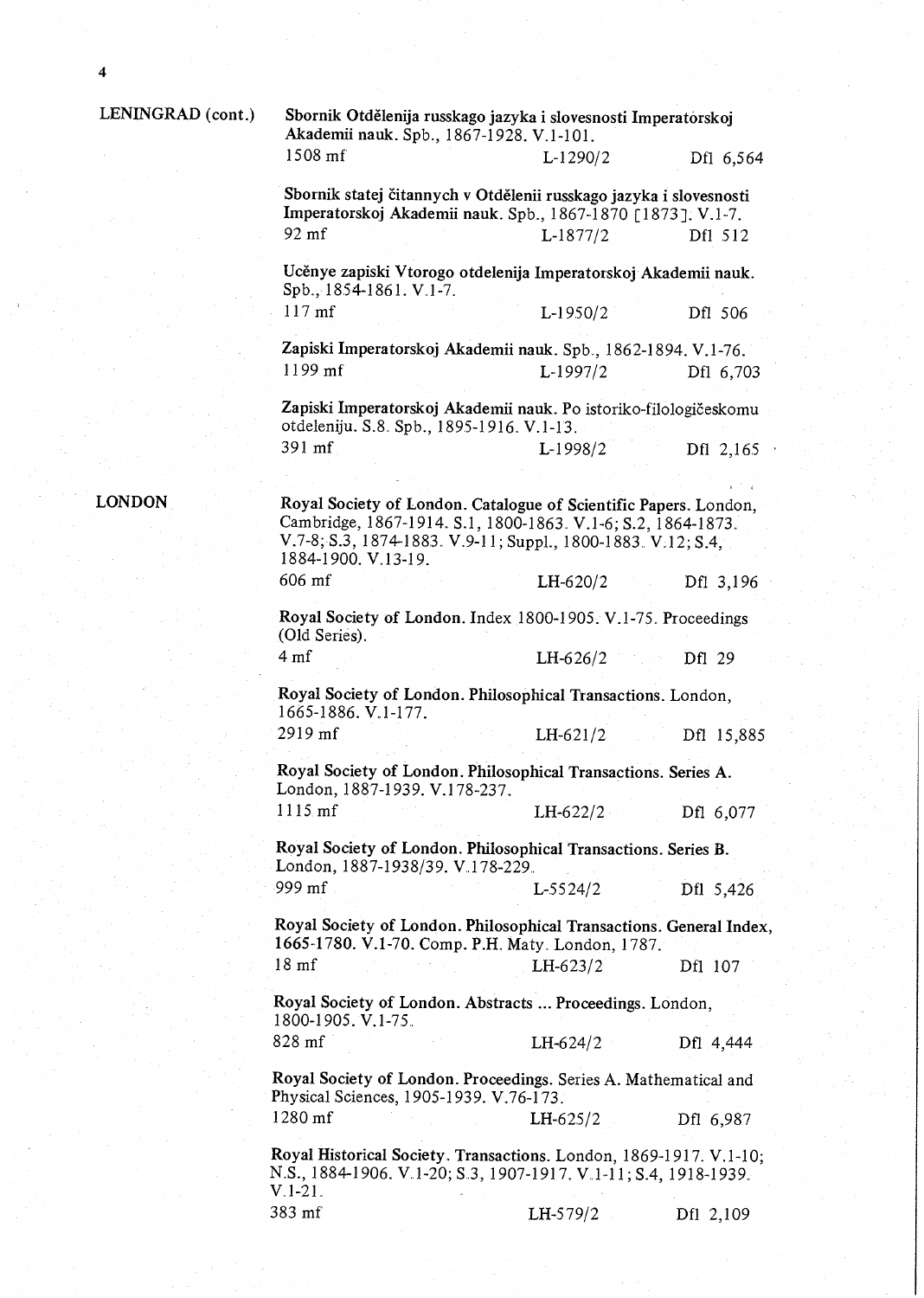MUNICH Konigliche Bayerische Akademie der Wissenschaften. Sitzungsberichte. München, 1860-1870. Register. Mathematisch-Physikalische Classe, 1871-1923.. Mathematisch-Naturwissenschaftliche Abteilung, 1924-1944. Register. 529 mf LH-3012/1 Dfl 2,900

PARIS Académie des Inscriptions et Belles-Lettres. Commission de la

Fondation Piot. Monuments et mémoires publiés par l'Académie des Inscriptions et Belles-Lettres. Paris, 1894-1920. V. 1-24 and Index. 131 mf LO-1204/1 Dfl 725 Academie des Inscriptions et Belles-Lettres. Comptes-Rendus des Séances. Paris, 1857-1864. V.1-8; N.S., 1865-1871. V.1-7; S.3, 1872. V.1; S.4, 1873-1920. V.1-48.  $450 \text{ m}$ f LO-1203/1 Dfl 2,458 Academie des Sciences. Comptes-Rendus hebdomadaires des Seances. Paris, 1835-1916. V.1-163; Index 1835-1895. V.1-121. 4882 mf L-470/2 Dfl 18,630 Academie des Sciences. Histoire, 1666-1699. Paris, 1729-1734.. 15 mf L-466/2 Dfl 86 Academie des Sciences. Memoires, 1666-1699.. Paris, 1729-1734, 117 mf L-467/2 Dfl 650 Académie des Sciences. Histoire. Avec les Mémoires de Mathématique et Physique. 1699-1789. Ed.. 2.. Paris, 1699-1790. 1271 mf L-468/2 Dfl 6,941 Academie des Sciences. Memoires de l'Institut des Sciences, Lettres et Arts. Sciences Mathematiques et Physiques, 1795-1815. Paris, 1798-1818. 169 mf L-469/2 Dfl 932 Académie des Sciences. Tables Générales des Mémoires de l'Académie Royale des Sciences, 1795-1815. V.1-14; 1816-1878. V.1-40. Paris, 1881. 3 mf L-472/2 Dfl 23 Academie des Sciences. Memoires de l'Academie Royale des Sciences de l'Institut de France. Paris, N.S.2, 1816-1936. V.1-62 776 mf L-471/2 Dfl 4,247 PHILADELPHIA American Academy of Political and Social Science. Annals. Philadelphia, 1890-1939. V.1-206.. Lacking: 1890-1897, V.1-10; 1910, V.35-38; 1917/18, V.75, 76, 78; 1919, V.86; 1921, V.93,96, 97; 1922/23, V.103, 104. 768 mf LH-1814/1 Dfl 4,205 SAN FRANCISCO California Academy of Science. Proceedings, S.1-3. San Francisco, S.1, 1854-1906. V.1-7; S.2, V.1-6; S.3. Botany, Geology. V.1-2,

Mathematics, Physics, Zoology. V..1-4.

191 mf LH-175/2 Dfl 1,054

5